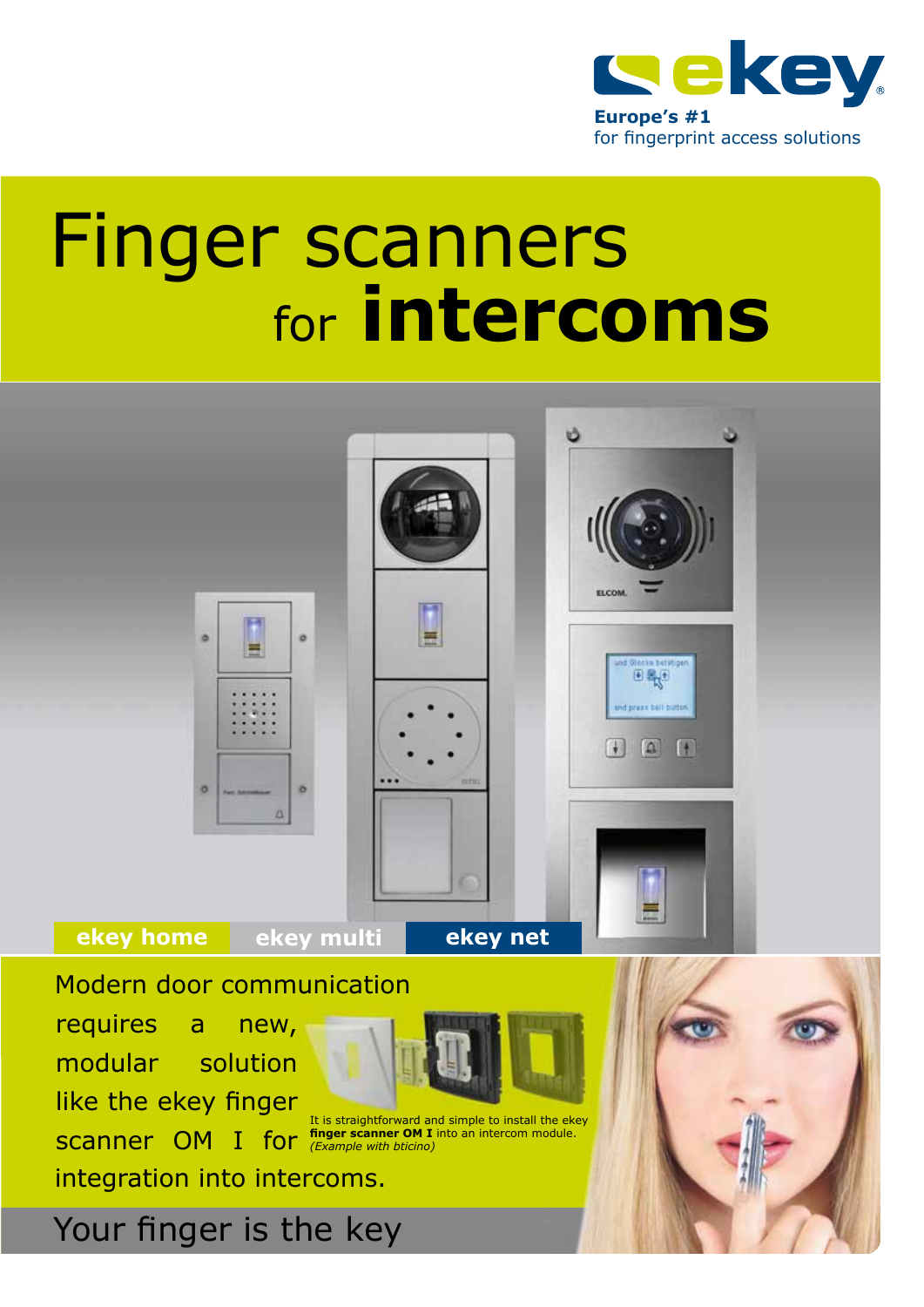







www.bticino.com



**Mounting bracket available only from ekey!**

ekey Part No. 101 170 ekey bracket **bticino Sfera AL**  in aluminum color



*Behnke 50 series*



www.behnke-online.de



Е Kommunikation und Sicherheit

www.elcom.de www.elvox.com

*Elcom Modesta line*



*Elvox 1200 series*





*line*

 $E = 10$  $-10$  **LEPPIGSYSTEMS** 





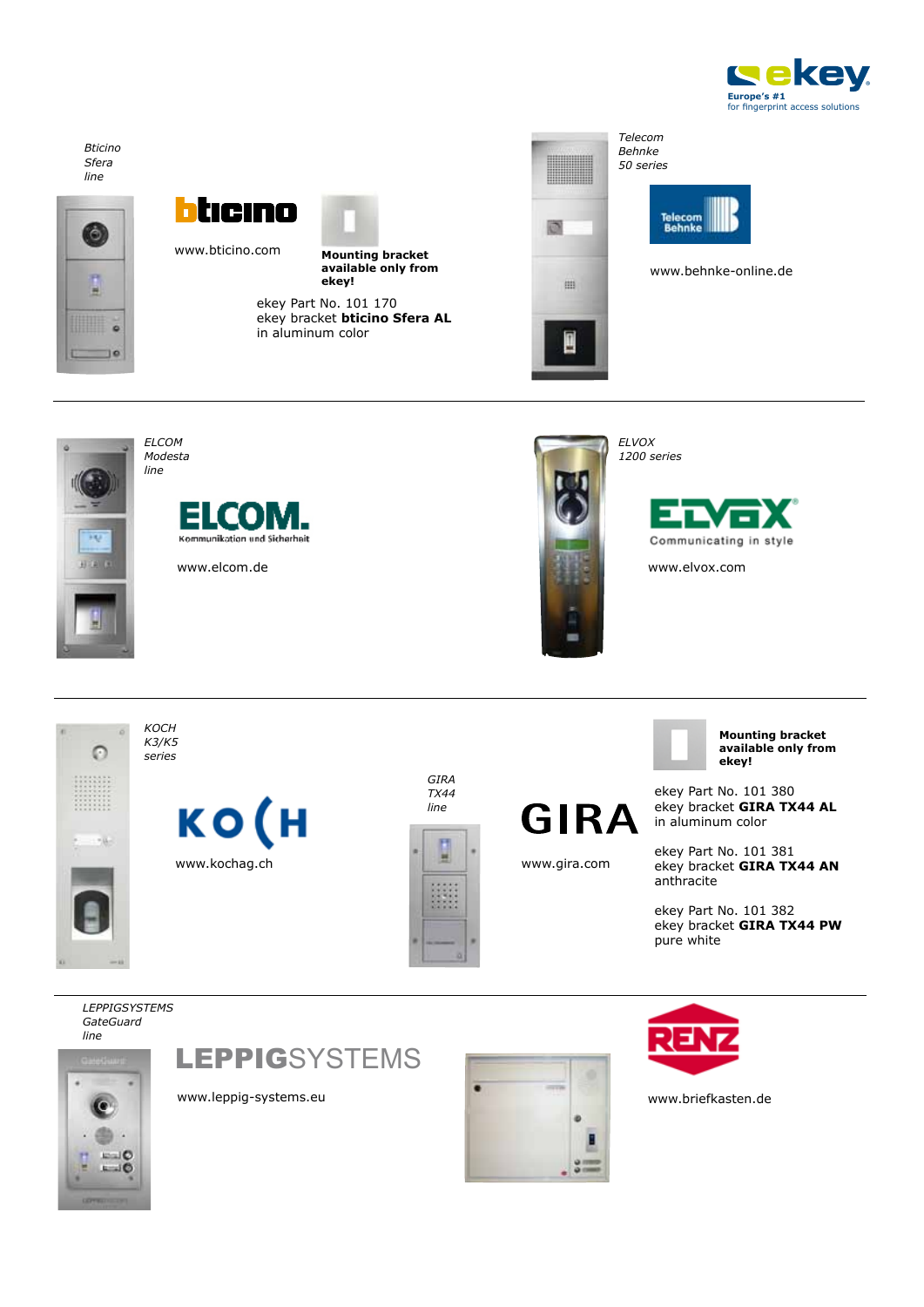

#### *RITTO Portier line*





www.ritto.de

*SIBLIK Inox line*





www.siblik.com



*TCS Module series*





www.tcs-germany.de www.tcs-austria.at

*URMET SINTHESI line*



**urmet** 



www.dialog-urmet.at

**Mounting bracket available only from ekey!**

ekey Part No. 101 410 ekey bracket **URMET Sinthesi AL** in aluminum color